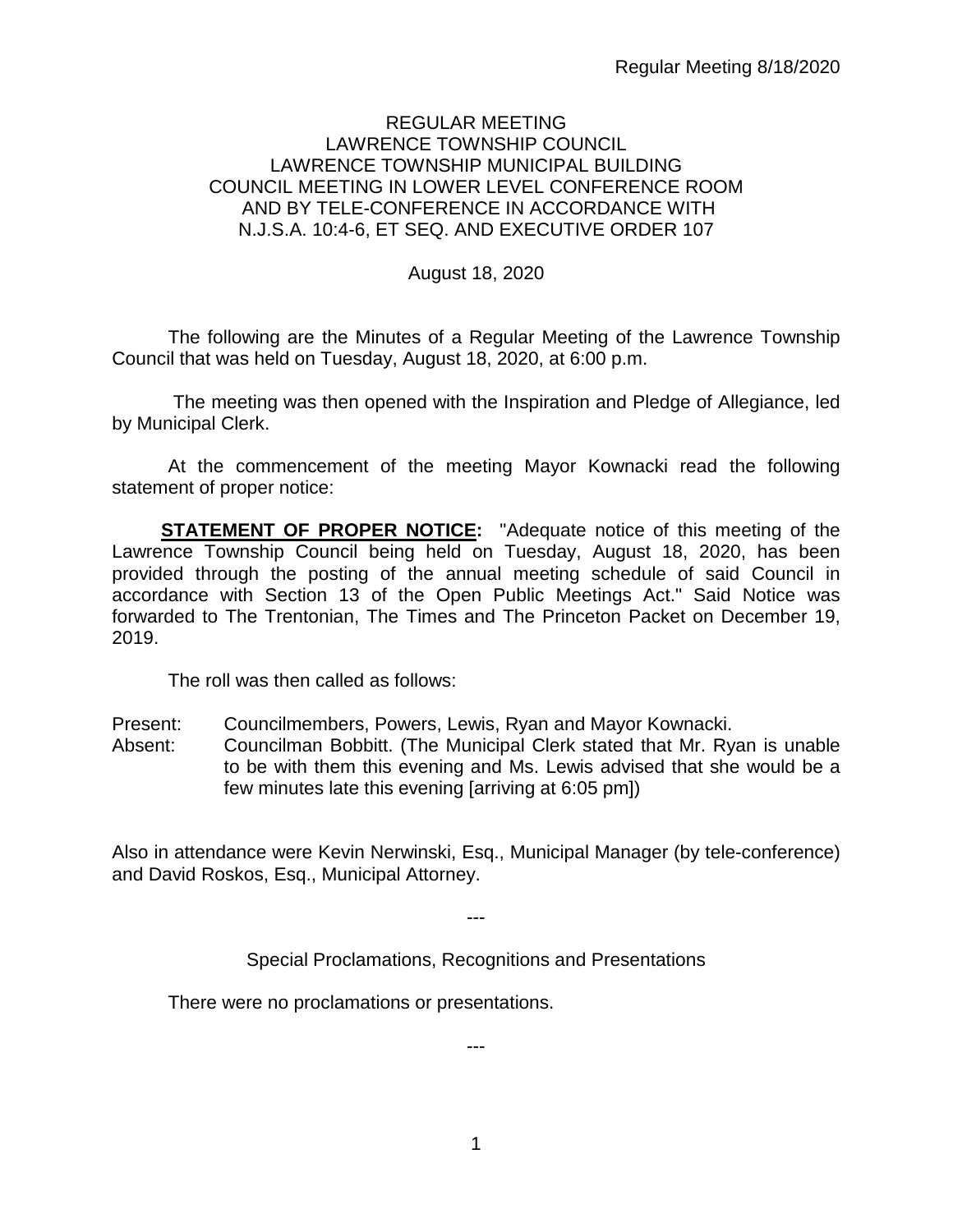# Public Participation

Mr. William Hart, 5 Roseberry Court, advised that he would like to make some suggestions as to how to improve the Township's Brush Program but he would first like to commend the Public Works Department who are usually in his neighborhood doing pick up the week containing the first Monday of the month as he is in Zone 1 and they do a terrific job. However, he feels that the Township should do more enforcement regarding those individuals who put their brush out too far in advance of their scheduled pick up week. He does realize, however, that there are circumstances when this is unavoidable due to severe storm occurrences.

Mayor Kownacki thanked Mr. Hart for his comments and advised that the Township is doing everything they can with regards to brush pickup and in looking in at different possibilities Lawrence is one of the few towns that still offer the program so in order to sustain the program they adopted a new Brush Ordinance posing new regulations which they are happy with and possibly down the road they can look into making changes; but, with everything going on making changes to brush pickup is not a priority. A brief exchange of dialogue took place relative to the matter. Thereafter, Mr. Roskos suggested Mr. Hart contact the Municipal Manager to further discuss the matter.

# Review and Revisions of Agenda

---

There were no revisions to the agenda.

---

# Adoption of Minutes

On a motion by Ms. Lewis, seconded by Mr. Powers, the Minutes of Regular Meeting of July 23, 2020 were approved without corrections on the following roll call vote:

Same was carried on the following roll call vote:

Ayes: Councilmembers Lewis, Powers, Ryan and Mayor Kownacki. Absent: Councilmember Bobbitt.

On a motion by Ms. Lewis, seconded by Mr. Powers, the Minutes of Closed Session Meeting of July 23, 2020 were approved with corrections on the following roll call vote:

 $\sim\sim\sim$ 

Same was carried on the following roll call vote: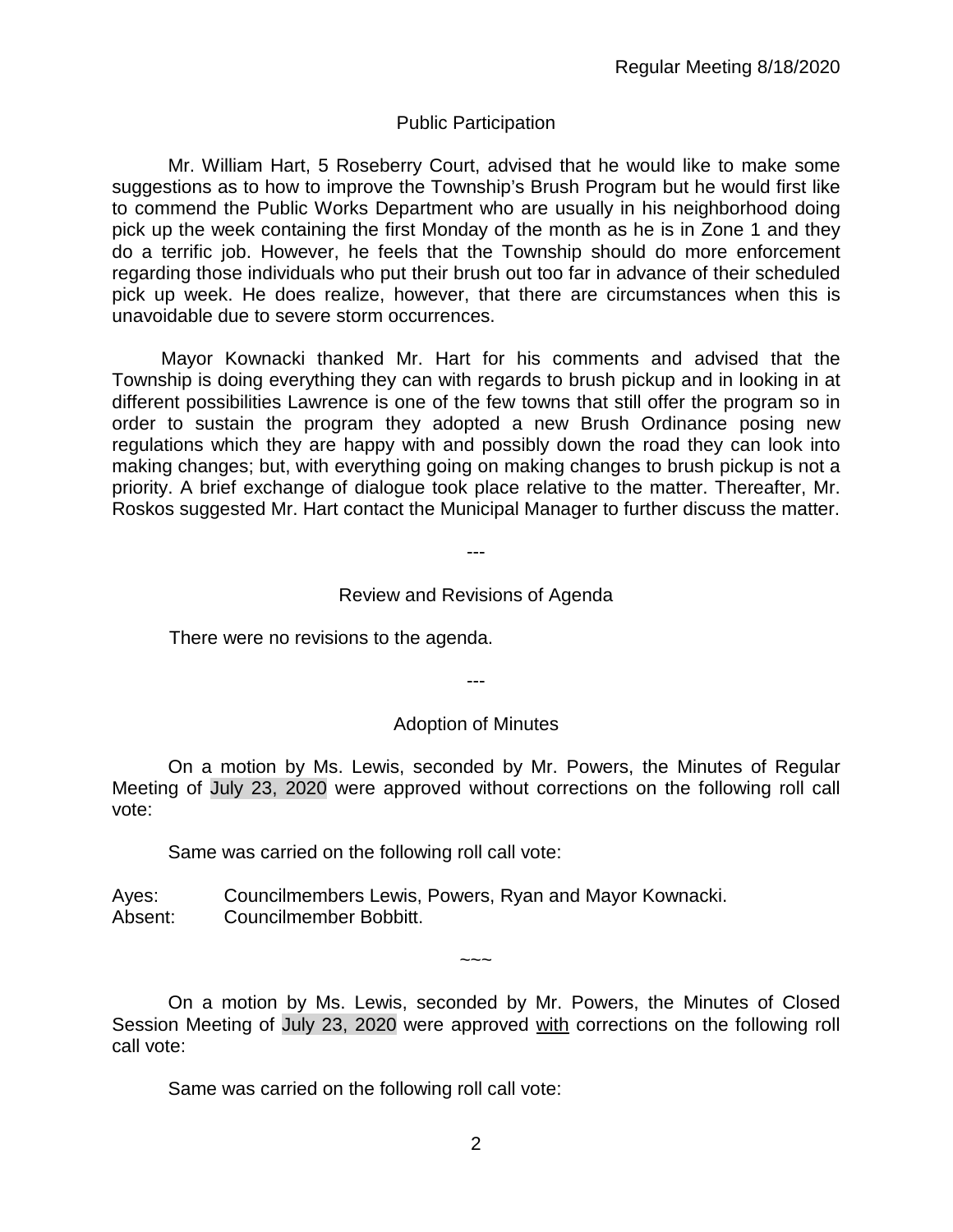Ayes: Councilmembers Lewis, Powers, Ryan and Mayor Kownacki. Absent: Councilmember Bobbitt.

---

# Awarding or Rejecting of Bids

On a motion by Ms. Lewis, seconded by Mr. Powers, Resolution (9-A), Authorizing Awarding a Contract for Bid No. 20-13- 2020 Road Improvement Program – Phase 1, was presented for adoption.

# Resolution No. 241-20

WHEREAS, on Wednesday, August 5, 2020 bids were received and publicly opened for the project known as **Bid No. 20-13 2020 Road Improvement Program – Phase 1**; and

WHEREAS, six (6) bids were received and reviewed by the appropriate Township Officials; and

WHEREAS, the lowest responsible bidder was Meco, Inc. who submitted a bid in the amount of \$392,011.50, and

WHEREAS, in accordance with N.J.A.C. 5:50-14, a Certificate of Availability of Funds has been provided and the accounts to be charged are;

| Acct.           | Ord. No. | <b>Name</b>                        | Amount      |
|-----------------|----------|------------------------------------|-------------|
| C-04-55-466-243 | 2360-20  | Ashwood/Pheasant/Brookdale/Laurel  | \$192,011.5 |
|                 |          | wood                               |             |
| C-04-55-466-244 | 2360-20  | Holly/Ivy Glen/Woodbury/Laurelwood | \$200,000.0 |
|                 |          |                                    |             |

NOW, THEREFORE, BE IT RESOLVED by the Township Council of the Township of Lawrence, County of Mercer, State of New Jersey, that pursuant to the recommendations of the Municipal Engineer, the Mayor and Municipal Clerk are hereby authorized to execute a contract with Richard T. Barrett Paving Company, Inc., 400 Prospect Street, Trenton NJ 08618-2630 in the amount of \$392,011.50;

BE IT FURTHER RESOLVED that the Municipal Manager is hereby authorized to draft the necessary agreement, subject to the approval of the Municipal Attorney as to form and content thereof.

Same was carried on the following roll call vote: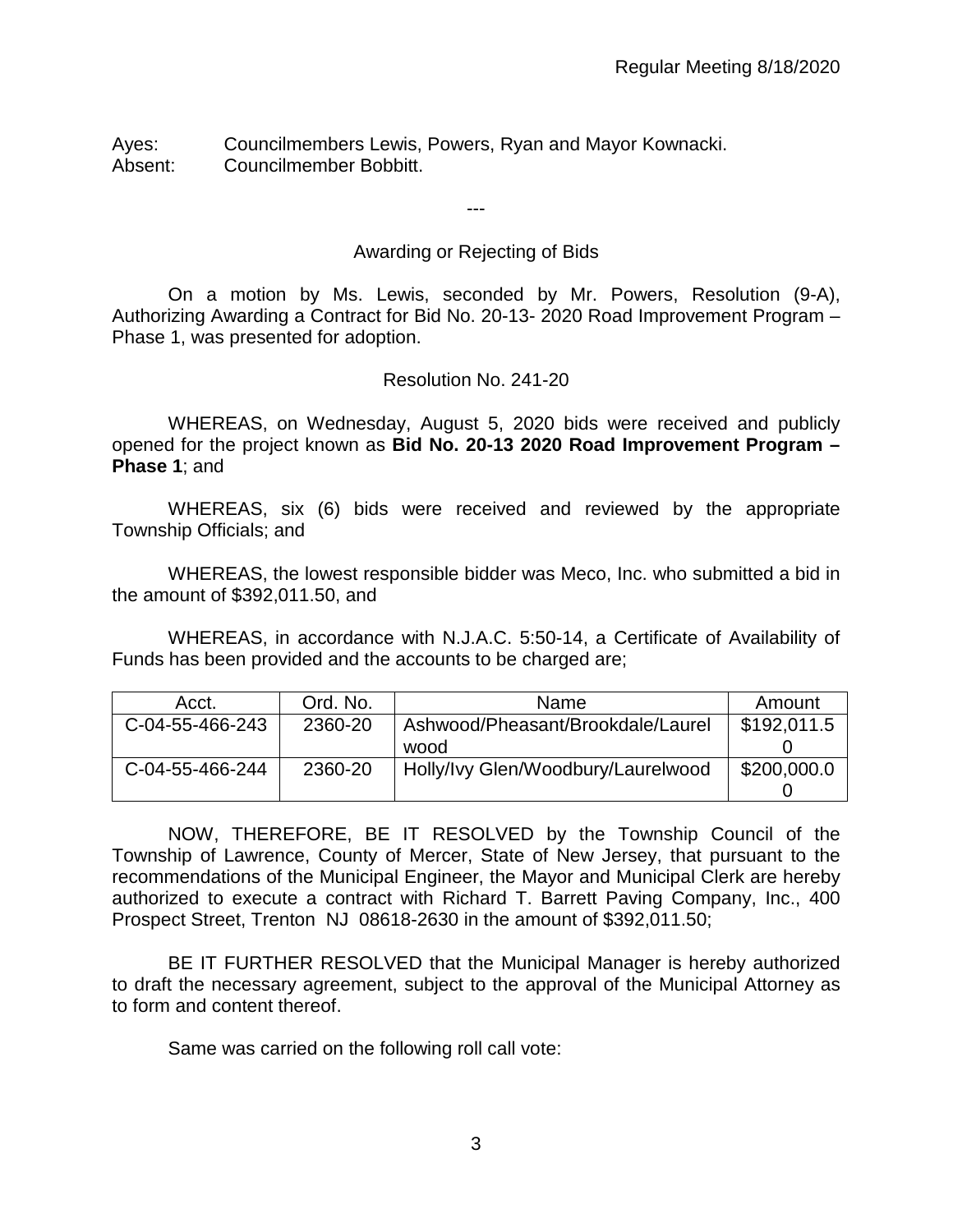Ayes: Councilmembers Lewis, Powers, Ryan and Mayor Kownacki. Absent: Councilmember Bobbitt.

On a motion by Ms. Lewis, seconded by Mr. Powers, Resolution (9-B), Authorizing Awarding a Contract for Bid No. 20-12 Resurfacing of Denow Road, was presented for adoption.

 $\sim\sim\sim$ 

#### Resolution No. 242-20

WHEREAS, on Wednesday, August 5, 2020 bids were received and publicly opened for the project known as **Bid No. 20-12 Resurfacing of Denow Road**; and

WHEREAS, six (6) bids were received and reviewed by the appropriate Township Officials; and

WHEREAS, the lowest responsible bidder was Meco, Inc. who submitted a bid in the amount of \$746,129.15, and

WHEREAS, in accordance with N.J.A.C. 5:50-14, a Certificate of Availability of Funds has been provided and the accounts to be charged are;

| Acct.           | Ord. No. | Name                             | Amount       |
|-----------------|----------|----------------------------------|--------------|
| C-04-55-466-240 | 2360-20  | Denow Road (Federal City Road to | \$746,129.15 |
|                 |          | Lawrenceville-Pennington Road)   |              |

NOW, THEREFORE, BE IT RESOLVED by the Township Council of the Township of Lawrence, County of Mercer, State of New Jersey, that pursuant to the recommendations of the Municipal Engineer, the Mayor and Municipal Clerk are hereby authorized to execute a contract with Meco, Inc., P. O. Box 536, Clarksburg NJ 08510 in the amount of \$746,129.15;

NOW, THEREFORE, BE IT FURTHER RESOLVED that this contract is awarded pursuant to a fair and open process and is subject to New Jersey Department of Transportation approval;

BE IT FURTHER RESOLVED that the Municipal Manager is hereby authorized to draft the necessary agreement, subject to the approval of the Municipal Attorney as to form and content thereof.

Same was carried on the following roll call vote:

Ayes: Councilmembers Lewis, Powers, Ryan and Mayor Kownacki. Absent: Councilmember Bobbitt.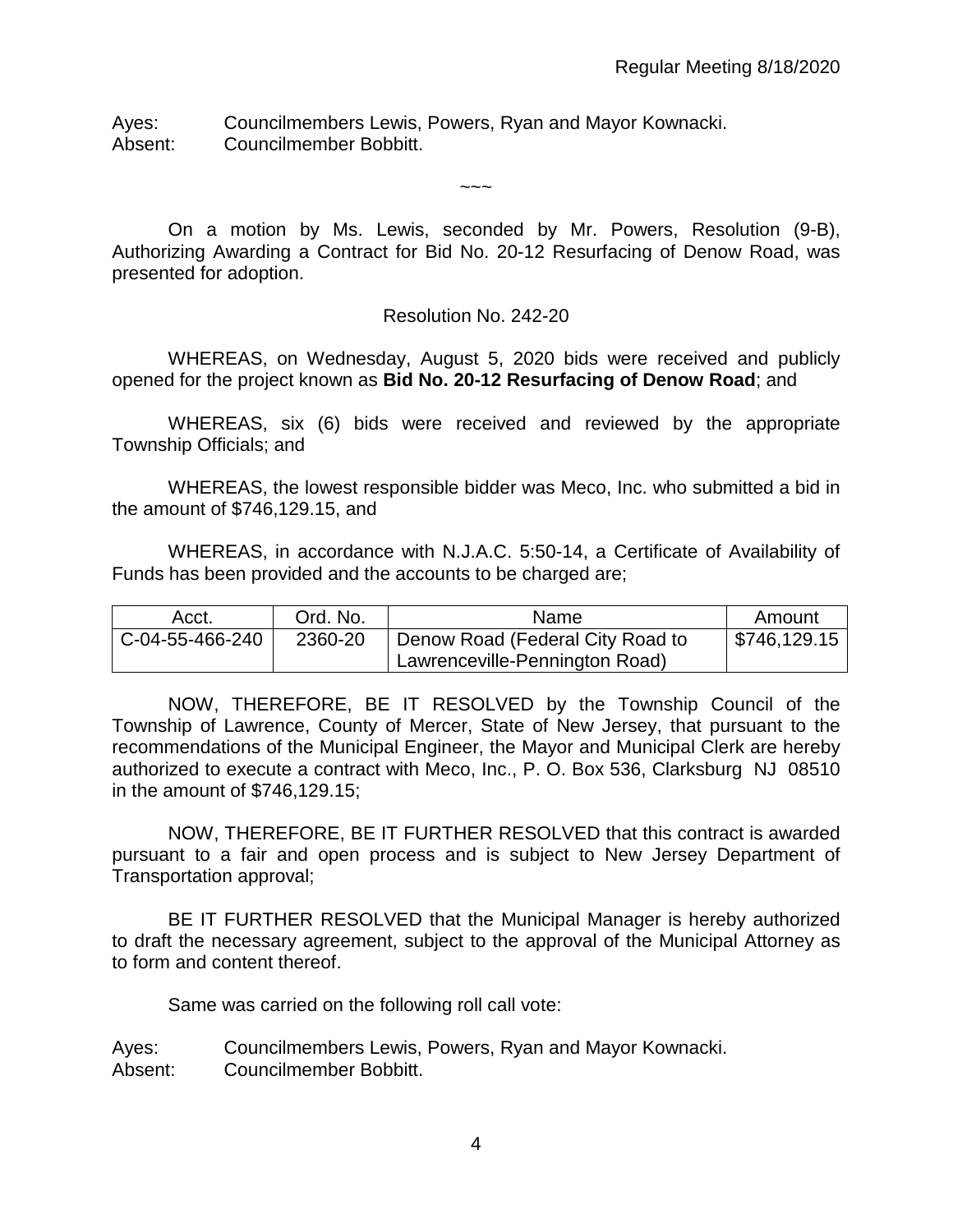$\sim\sim\sim$ 

On a motion by Ms. Lewis, seconded by Mr. Powers, Resolution (9-C), Authorizing Awarding a Contract for the New Jersey Department of Transportation Bikeway Grant Program Keefe Road Connector Trail Project, was presented for adoption.

#### Resolution No. 243-20

WHEREAS, on Wednesday, August 5, 2020 bids were received and publicly opened for the project known as **New Jersey Department of Transportation Bikeway Grant Program Keefe Road Connector Trail**; and

WHEREAS, eight (8) bids were received and reviewed by the appropriate Township Officials; and

WHEREAS, the lowest responsible bidder was Shore Top Construction Corporation who submitted a bid in the amount of \$201,099.00, and

WHEREAS, in accordance with N.J.A.C. 5:50-14, a Certificate of Availability of Funds has been provided and the accounts to be charged are;

| Acct.           | Ord. No. | Name                       | Amount       |
|-----------------|----------|----------------------------|--------------|
| G-02-41-140-299 | $---$    | Bikeway Program Keefe Road | \$201,099.00 |
|                 |          | <b>Connector Trail</b>     |              |

NOW, THEREFORE, BE IT RESOLVED by the Township Council of the Township of Lawrence, County of Mercer, State of New Jersey, that pursuant to the recommendations of the Municipal Engineer, the Mayor and Municipal Clerk are hereby authorized to execute a contract with Shore Top Construction Corporation, 23 Yellowbrook Road, Freehold NJ 07728 in the amount of \$201,099.00;

NOW, THEREFORE, BE IT FURTHER RESOLVED that this contract is awarded pursuant to a fair and open process and is subject to New Jersey Department of Transportation approval;

BE IT FURTHER RESOLVED that the Municipal Manager is hereby authorized to draft the necessary agreement, subject to the approval of the Municipal Attorney as to form and content thereof.

Same was carried on the following roll call vote:

Ayes: Councilmembers Lewis, Powers, Ryan and Mayor Kownacki. Absent: Councilmember Bobbitt.

 $\sim\sim\sim$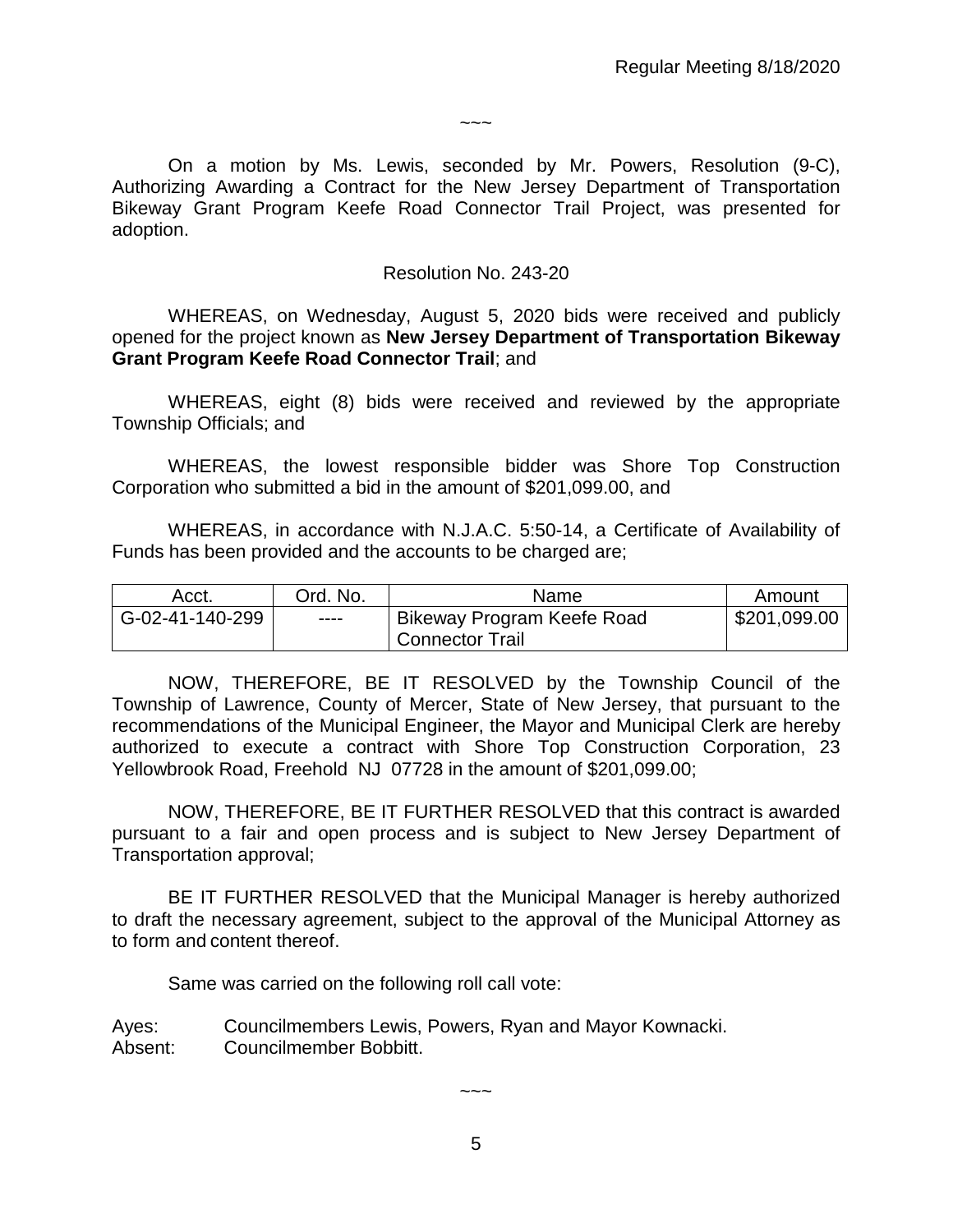On a motion by Ms. Lewis, seconded by Mr. Powers, Resolution (9-D), Authorizing Awarding a Contract for Masonry Repairs to the Lawrence Township Municipal Building, was presented for adoption.

## Resolution No. 245–20

WHEREAS, on Thursday, July 9, 2020 bids were received and publicly opened for the project known as **Bid No. 20-05 Masonry Repairs to Lawrence Township Municipal Building**; and

WHEREAS, twenty-one (21) bids were received and reviewed by the appropriate Township Officials; and

WHEREAS, the lowest responsible bidder was RVT Construction, Inc. who submitted a bid in the amount of \$40,782.00, and

WHEREAS, in accordance with N.J.A.C. 5:50-14, a Certificate of Availability of Funds has been provided and the accounts to be charged are;

| Acct.           | Ord. No. | Name                                           | Amount                    |
|-----------------|----------|------------------------------------------------|---------------------------|
| C-04-55-449-231 | 2297-18  | Town Hall Brick & Masonry Repair               | \$20,000.00               |
| C-04-55-461-232 | 2329-19  | Miscellaneous Building Repair                  | \$1,850.00                |
| C-04-55-471-233 | 2361-20  | <b>Buildings &amp; Grounds - Miscellaneous</b> | $\frac{1}{2}$ \$18,932.00 |
|                 |          | <b>Township Building Repair</b>                |                           |

NOW, THEREFORE, BE IT RESOLVED by the Township Council of the Township of Lawrence, County of Mercer, State of New Jersey, that pursuant to the recommendations of the Municipal Engineer, the Mayor and Municipal Clerk are hereby authorized to execute a contract with RVT Construction, Inc., 85  $5<sup>th</sup>$  Avenue, Unit 3, Paterson NJ 07524 in the amount of \$40,782.00;

BE IT FURTHER RESOLVED that the Municipal Manager is hereby authorized to draft the necessary agreement, subject to the approval of the Municipal Attorney as to form and content thereof.

Same was carried on the following roll call vote:

Ayes: Councilmembers Lewis, Powers, Ryan and Mayor Kownacki. Absent: Councilmember Bobbitt.

---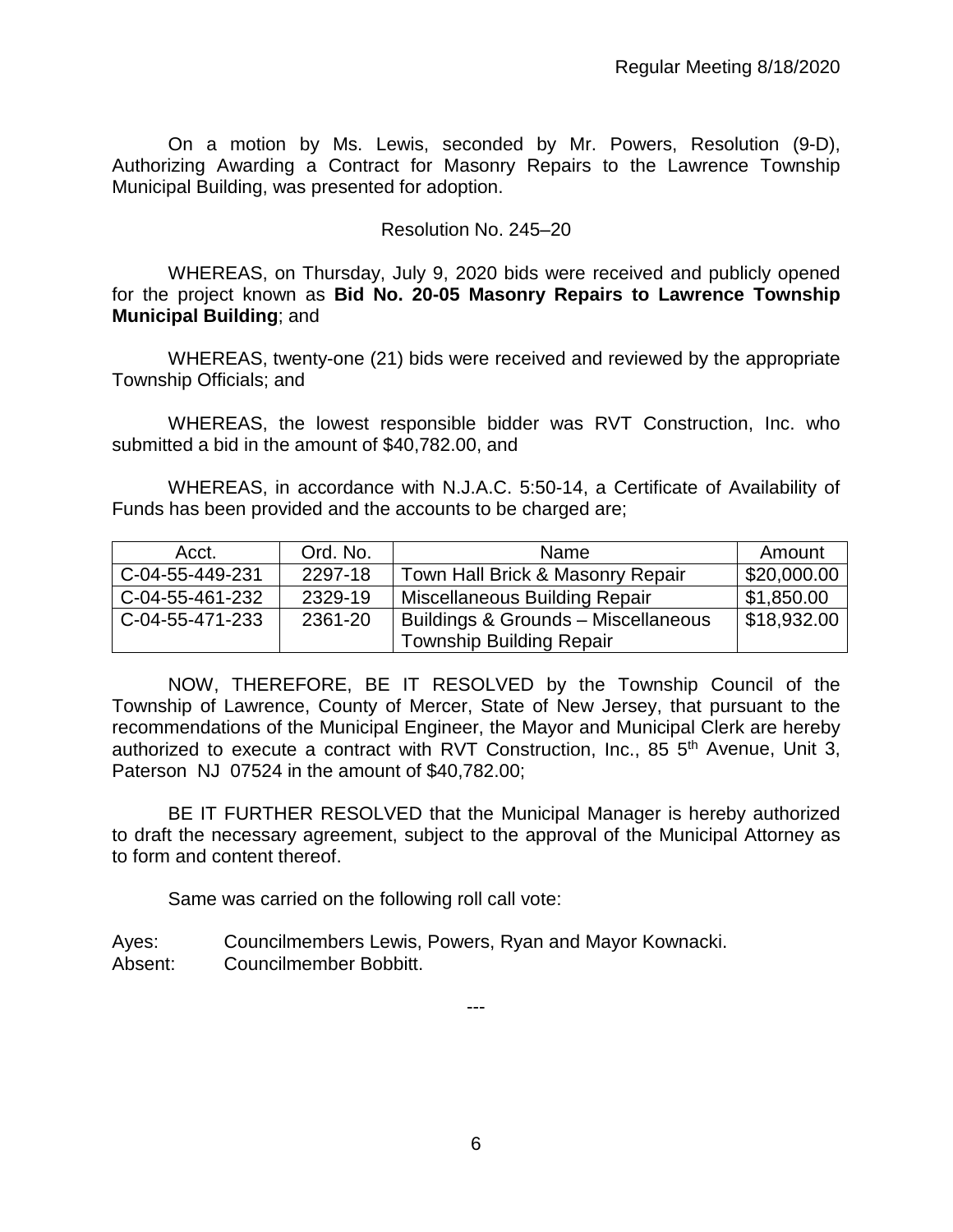# Introduction of Ordinances

Mayor Kownacki read by title, an ordinance entitled, "AN ORDINANCE AMENDING CHAPTER 435 OF THE LAWRENCE TOWNSHIP ADMINISTRATIVE CODE ENTITLED 'MOTOR VEHICLES AND TRAFFIC'."

Mr. Nerwinski advised that the Ordinance amends the Administrative Code entitled "Motor Vehicles and Traffic" to add a handicapped parking space onto the prolongated curb of Princeton Avenue and Lanning Avenue.

The Ordinance No. 2365-20 was introduced and approved on the following roll call vote:

| <b>COUNCIL</b>     | <b>AYE</b> | <b>NAY</b> | <b>PRESENT</b> | <b>ABSENT</b> | <b>ABSTAIN</b> | <b>MOVE</b> | <b>SECOND</b> |
|--------------------|------------|------------|----------------|---------------|----------------|-------------|---------------|
| <b>Mr. Bobbitt</b> |            |            |                |               |                |             |               |
| Ms. Lewis          | ,,         |            |                |               |                | ^           |               |
| <b>Mr. Powers</b>  |            |            |                |               |                |             |               |
| Mr. Ryan           |            |            |                |               |                |             |               |
| Mayor Kownacki     |            |            |                |               |                |             |               |

---

# Adoption of Ordinances

Mayor Kownacki read by title, an ordinance entitled, "AN ORDINANCE AMENDING ORDINANCE NO. 2341-19 SALARY ORDINANCE OF THE TOWNSHIP OF LAWRENCE-UNCLASSIFED AND/OR EXEMPT, SEASONAL, EMERGENCY (NON-UNION) EMPLOYEES FOR 2018-2019"

Mr. Nerwinski advised that the Ordinance amends the Salary Ordinance for the Municipal Manager/QPA per new contractual agreement for 2020.

Ordinance No. 2364-20

# AN ORDINANCE AMENDING ORDINANCE NO. 2341-19 SALARY ORDINANCE OF THE TOWNSHIP OF LAWRENCE –UNCLASSSIFED AND/OR EXEMPT, SEASONAL,EMERGENCY (NON-UNION) EMPLOYEES FOR 2018-2019

BE IT ORDAINED by the Township Council of the Township of Lawrence, County of Mercer, State of New Jersey, as follows:

# Section I. Short Title

This ordinance shall be known and may be recited as "The Salary Ordinance of the Township of Lawrence – Unclassified and/or Exempt, Seasonal, Emergency (non-union) Employees for 2018-2019."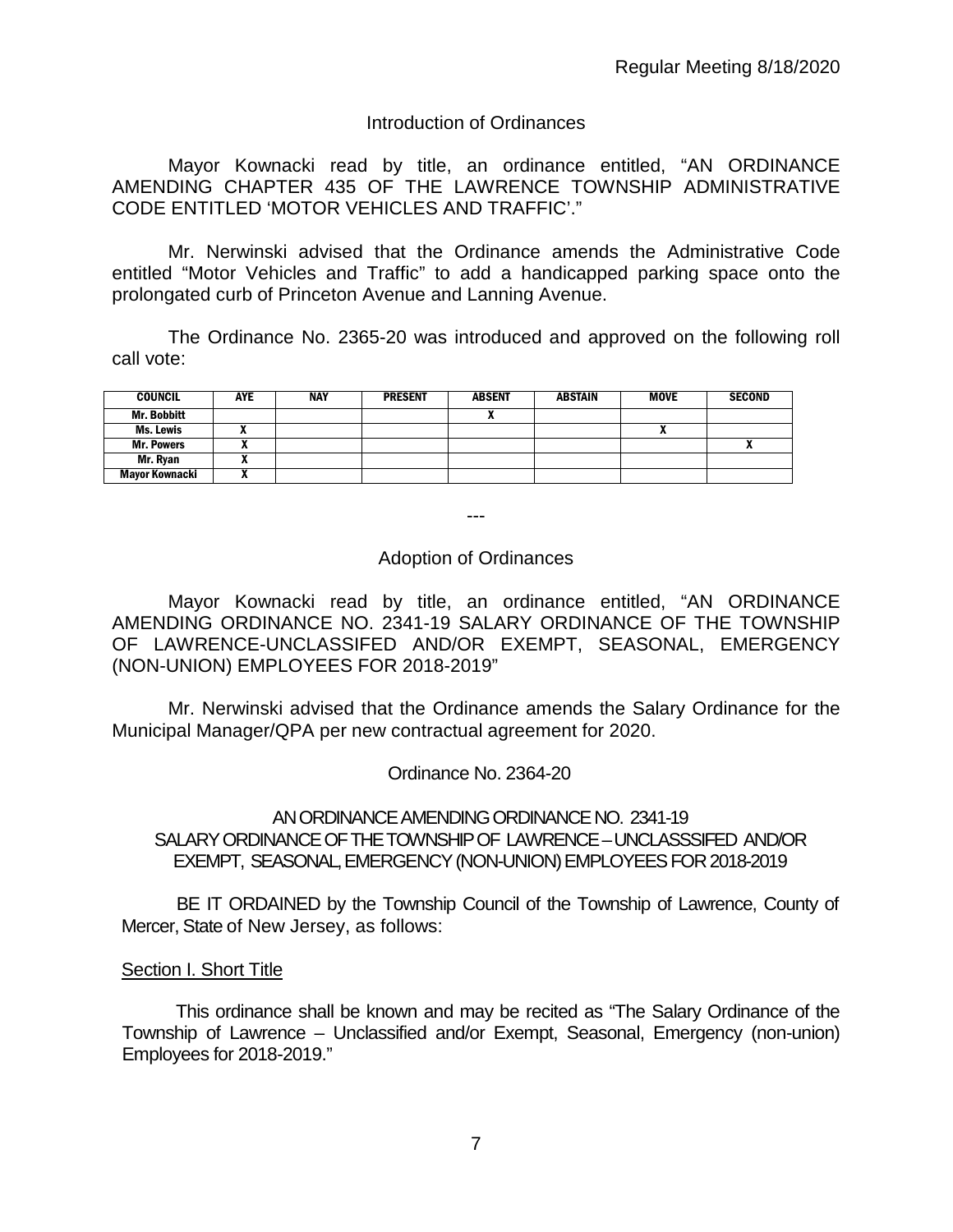## Section II. Salaried Employees

The attached list of salaried positions and job titles, Schedule A and Schedule B, are hereby authorized and assigned the appropriate salary ranges for 2018-2019 and are determined by date of hire as an employee of Lawrence Township.

This ordinance will continue the Township's consistent policy of providing comparable fringe benefits to exempt employees during their active service as that provided to Supervisors, CWA Local 1032, through their collective bargaining agreement. The Township will still maintain the flexibility of granting retiree benefits to exempt employees hired after January 1, 2011. Accordingly, employees covered by this ordinance that are eligible for health and/or prescription benefits shall contribute to the cost of the said health benefit premium for medical and prescription coverage as required by law, specifically Chapter 78, P.L. 2011. All employees hired on or after January 1, 2014 shall contribute based upon the year four rates specified by said law and to be made an Appendix to a successor Agreement.

#### Section III. Part-Time or Seasonal Employees

The following part-time or seasonal positions and job titles are hereby authorized and assigned the following pay maximums commencing January 1, 2018 and January 1, 2019:

| Position of Job Title               |            | <b>Basis</b> |         | 2018                    |  | 2019                               |  |
|-------------------------------------|------------|--------------|---------|-------------------------|--|------------------------------------|--|
| <b>Armed Court Attendant</b>        |            | Hourly       |         | \$25.04                 |  | \$25.54                            |  |
| <b>Emergency Medical Technician</b> |            | Hourly       |         | \$22.16                 |  | \$22.60                            |  |
| Firefighter                         |            | Hourly       |         | \$18.16                 |  | \$18.52                            |  |
| Laborer (Seasonal)                  |            | Hourly       |         | \$11.39                 |  | \$12.50                            |  |
| Life Guard                          |            | Hourly       |         | Federal Minimum Wage up |  | Federal Minimum Wage               |  |
|                                     |            |              |         | to \$15.56              |  | up to<br>\$15.87                   |  |
| <b>Recreation Aid</b>               |            | Hourly       |         | Federal Minimum Wage up |  | <b>Federal Minimum Wage</b>        |  |
|                                     |            |              |         | to \$36.45              |  | up to                              |  |
|                                     |            |              |         |                         |  | \$37.18                            |  |
| <b>Recycling Coordinator</b>        |            | Per Annum    |         | \$8,243                 |  | \$8,408                            |  |
| Municipal Alliance Grant            |            | Per Annum    |         | \$2,500                 |  | \$2,500                            |  |
| <b>Fire Crew Coordinator</b>        |            | Per Annum    |         | \$4,243                 |  | \$4,328                            |  |
| <b>School Traffic Guard</b>         |            | Hourly       |         | \$17.40                 |  | \$17.75                            |  |
| Secretary/Board & Committee         | Per Annum* |              |         | \$1,800.00              |  | \$1,800.00                         |  |
| Tax Search Officer                  |            | Per Annum    |         | \$11,557                |  | \$11,788                           |  |
| Zoning Officer                      |            | Per Annum    |         | \$5,376                 |  | \$5,484                            |  |
| Affordable Housing Liaison          |            | Per Annum    |         |                         |  | \$5,000                            |  |
| Affordable Housing Resale           |            | Per Showing  |         |                         |  | \$100                              |  |
| Fire Department Liaison             |            | Hourly       |         |                         |  | \$25.00                            |  |
| Deputy Registrar Vital Statistics   |            | Per Annum    |         | \$2,500                 |  | \$2,500                            |  |
| Municipal Court Attendee            |            | Hourly       |         | \$22.46                 |  | \$22.91                            |  |
| <b>SLEO Class III</b>               | Hourly     |              |         | \$26.00                 |  | \$26.52                            |  |
| Park Attendant                      | Hourly     |              | \$15.56 |                         |  | \$15.87                            |  |
| All Others                          |            | Hourly       |         | Federal Minimum         |  | <b>Federal Minimum</b>             |  |
|                                     |            |              |         | Wage up to Step1 In     |  | Wage up to Step1 In Applicable Job |  |
|                                     |            |              |         | Applicable Job Title    |  | Title                              |  |

\* Denotes title paid monthly. All other titles bi-weekly.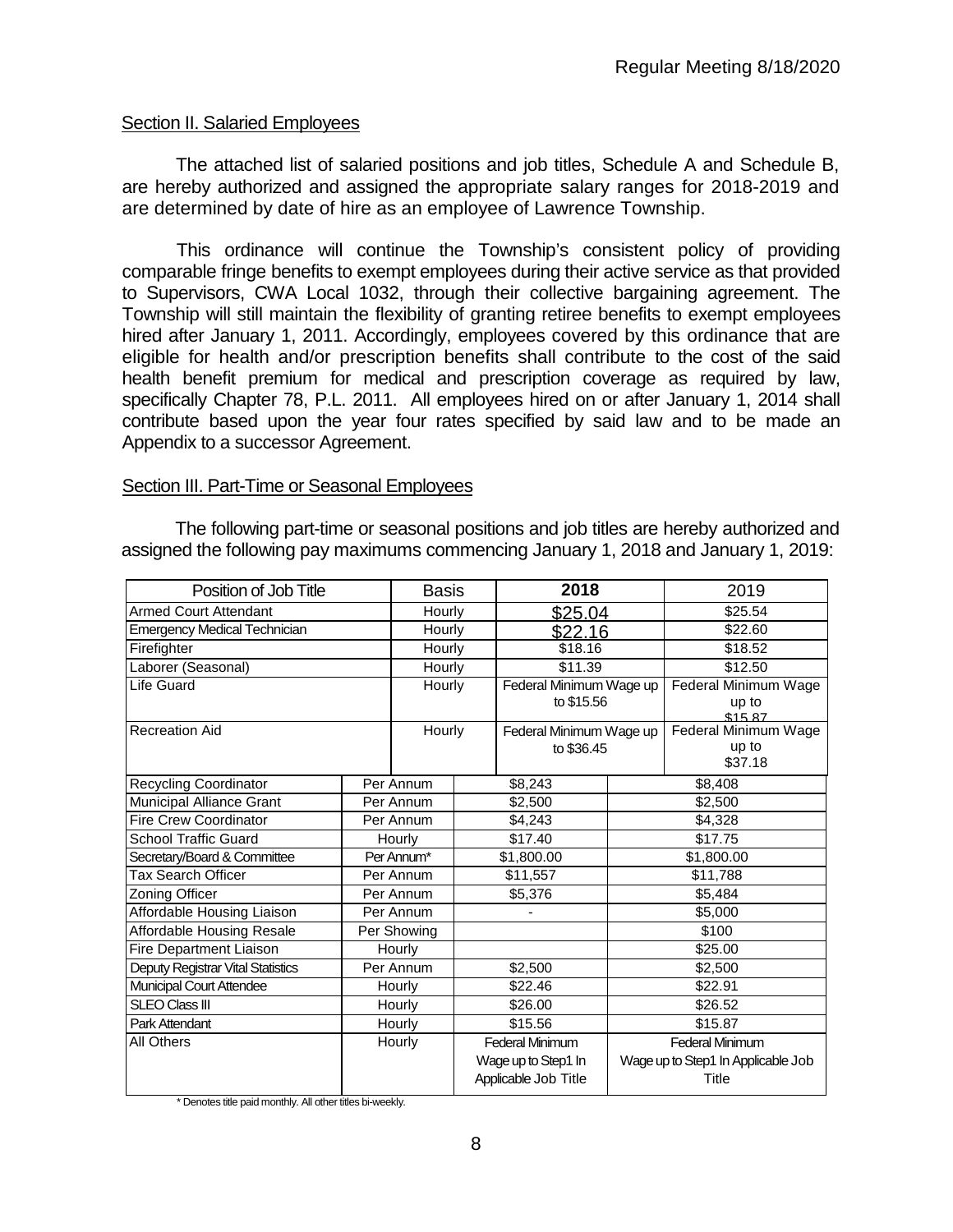# Section IV. Eligibility

The ranges in Section II of this ordinance shall pertain to individuals employed by the Township of Lawrence on or after the effective date of this ordinance.

# Section V. Longevity

A. Each employee hired before January 1, 2013 and covered by this agreement shall in addition to his/her regular wages and benefits, be paid longevity based upon years of service as of December 31, 2013 with the Township in accordance with the following amounts. Said amounts to be paid to an employee shall not be adjusted beyond the longevity amount being received by an eligible employee as of December 31, 2013. Longevity shall be pensionable and included as part of the employee's regular pay. Any employee hired on or after January 1, 2014 shall not be eligible to receive longevity pay at any time in the future.

Length of Service

| Beginning in year 8 through year 11                 | \$800   |
|-----------------------------------------------------|---------|
| Beginning the $12th$ year through year 15           | \$1,100 |
| Beginning the 16 <sup>th</sup> year through year 19 | \$1,400 |
| Beginning the 20 <sup>th</sup> year through year 23 | \$1,700 |
| Beginning the 24 <sup>th</sup> year through year 27 | \$2,000 |
| Beginning the 28 <sup>th</sup> year and beyond      | \$2,300 |

# Section VI. Other Personnel and Working Conditions

All other functions, responsibilities and rights not specifically enumerated in prior sections of this ordinance shall be judged to be within the province of management, subject only to the laws, rules and regulations of the New Jersey Department of Personnel, the provisions contained in applicable agreements (if any) or policy manuals, and by the issuance of Administrative Directives by the Municipal Manager.

# Section VII. Repealer

All other ordinances or parts of ordinances adopted prior to the date of this ordinance that are inconsistent with the provisions of this ordinance, are hereby repealed insofar as they relate to or concern the job classifications, salaries and benefits listed in this ordinance.

# Section VIII. Severability

If any section, paragraph, sentence, clause, or phrase of this ordinance shall be declared invalid for any reason, the remaining portions of said ordinance shall not be affected thereby and shall remain in full force and effect.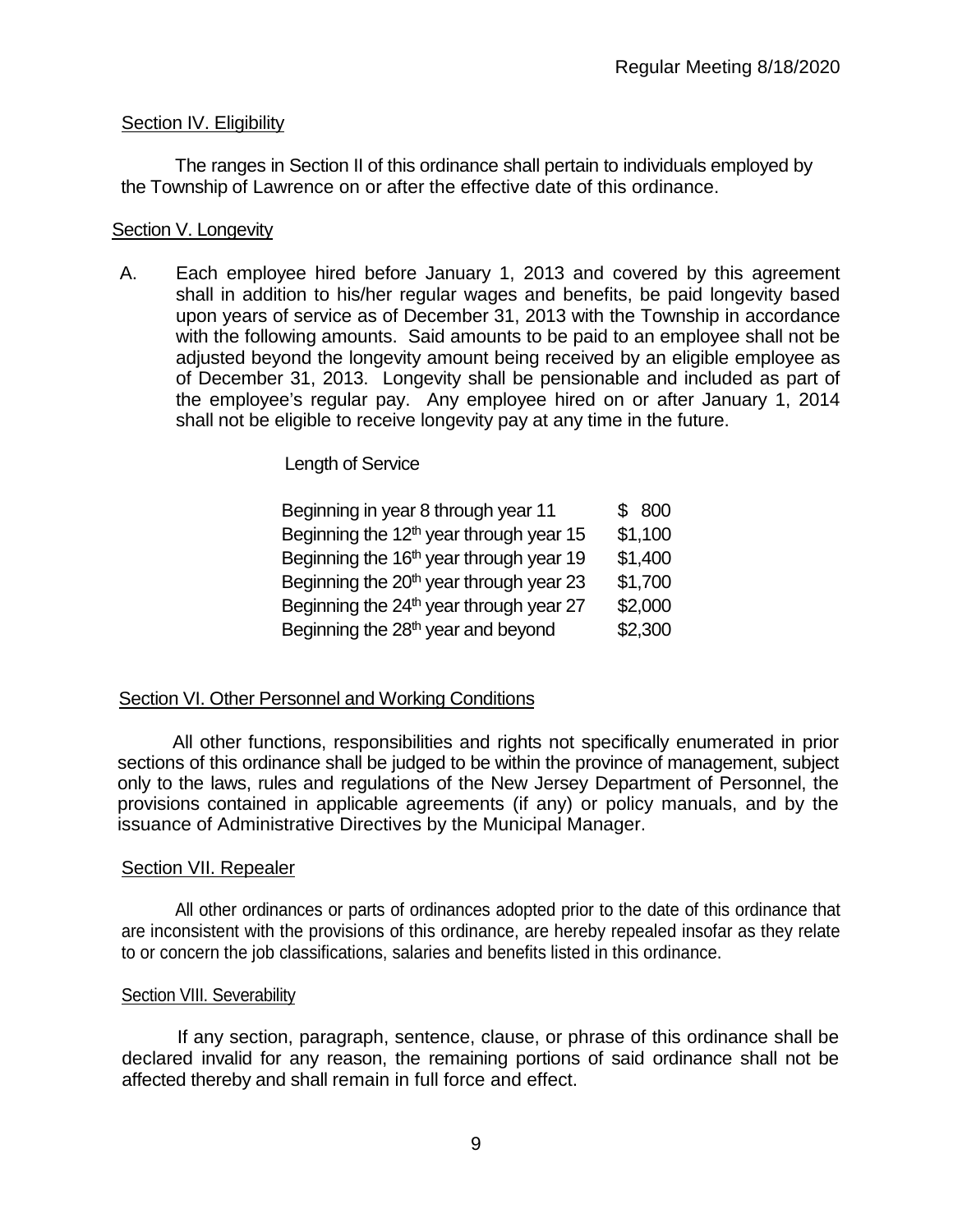# Section IX. Effective Date

- A. This ordinance shall take effect 20 days after publication.
- B. All salary or compensation provided for and by this ordinance shall be effective the first day of January.

Adopted: August 18, 2020

Additions are underlined

The Ordinance was adopted after the public hearing thereon, on the following roll call vote:

| <b>COUNCIL</b>     | <b>AYE</b> | <b>NAY</b> | <b>PRESENT</b> | <b>ABSENT</b> | <b>ABSTAIN</b> | <b>MOVE</b>  | <b>SECOND</b> |
|--------------------|------------|------------|----------------|---------------|----------------|--------------|---------------|
| <b>Mr. Bobbitt</b> |            |            |                |               |                |              |               |
| Ms. Lewis          | ~          |            |                |               |                | $\mathbf{r}$ |               |
| <b>Mr. Powers</b>  |            |            |                |               |                |              |               |
| Mr. Ryan           | ~          |            |                |               |                |              |               |
| Mayor Kownacki     | ~          |            |                |               |                |              |               |

---

# **Manager's Report –**

Mr. Nerwinski submitted invoice listings for the month of August 2020.

Mr. Nerwinski reported that he updates the Township Council on reports provided by the Health Department with regards to COVID-19 and at present they have 474 positive cases of the Coronavirus and 74 deaths in the community and according the Health Officer there are about 8 to 10 active cases at any given time in the community and the numbers over the last couple of weeks have been reduced significantly to zero, one and maybe sometime sporadically two cases. So, Lawrence is trending much like New Jersey is trending and they hope to keep it that way.

Mr. Nerwinski further reported that the municipal building will remain on lockdown through September due to the present situation with the pandemic but the Township will be able to continue services as expected by the residents with social distancing in mind. Visitors seem to be satisfied, understanding and cooperative and will continue to be seen at the north side of the building with minor inconveniences or delays and he will make another decision at that time as to how to proceed. But, unless things dramatically change they will continue to provide services as they have been to keep Township employees with a good and safe environment so they can continue to provide the services that the Lawrence community expects.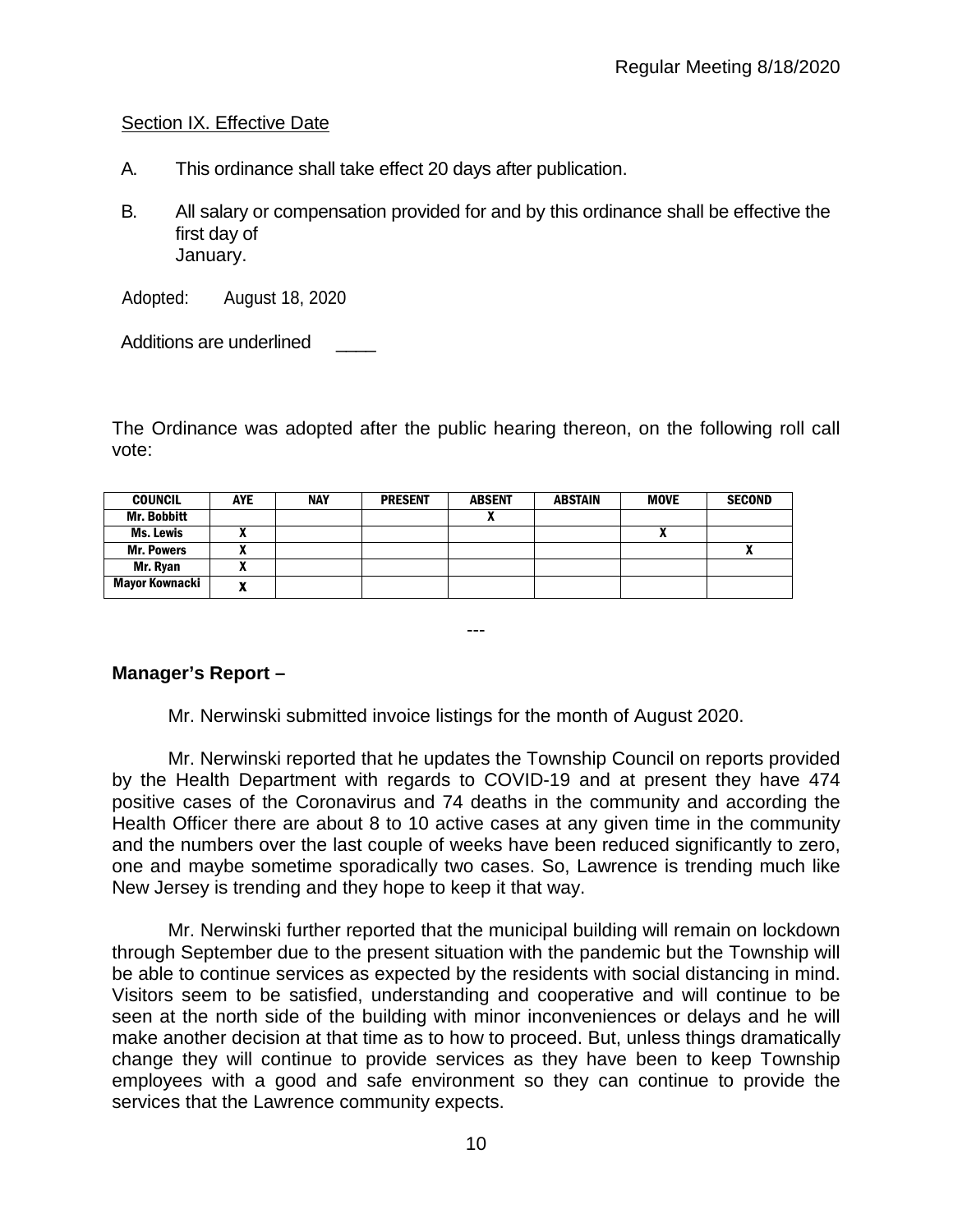Mr. Nerwinski stated a little less than two weeks ago Lawrence Township had an extensive storm come through the area that left many residents without power for days and they worked closely with PSE&G and in order to provide assistance to the residents without power and they allowed PSE&G to setup a water and ice station at the municipal building and they were there (3) three days giving out free water and ice at any amount desired by people without power and many of the residents took advantage of that. They also brought out the cell phone charging stations at the Senior Center for anyone who needed to recharge their cell phones, and the Public Works Department worked extremely hard to do their usual cleanup after storms. The Municipal Building had no real damages at all, the Township parks loss some trees but they are working through that issue.

Mr. Nerwinski reported with regards to the Pit Stop they had a kickoff meeting with representatives from the New Jersey Environmental Protection and the Township's Environmental Consultant, Langan, to discuss the beginning steps of doing the site work and they are working through the to-do list and they hope to be at the property doing visible signs of inspection within the next 45 days.

---

# **Attorney's Report –**

Mr. Roskos reported that Lawrence Township Motion to Intervene was granted and they are now in the lawsuit involving Trenton Water Works and DEP, together with Ewing and Hamilton Townships. He was also informed that the Hopewell Township had a change of heart and does not intend to join the lawsuit.

---

# **Clerk's Report –**

Ms. Norcia reported that the Municipal Clerks received the 'wonderful' news today that the November election is going to be by Mail In Ballots again with the Vote by Mail Ballots being sent out automatically by the County to all registered voters. Councilwoman Lewis asked if they could request a ballot drop-off box be placed somewhere in Lawrence Township and if the rumor she heard about a drop-off box being place at each polling place is true. Ms. Norcia replied that they are going to have additional ballot drop-off boxes; but, not each polling location will be given the boxes as they are too expensive. However, unlike the Primary Election voters will be allowed to drop off their ballots with the poll workers on Election Day. And, she agrees, a drop-off box should have been placed in Lawrence and she does not know why that was not considered in beginning as they are so centrally located at the junction of Route 206 and Interstate I-295. Additional discussion followed relative to the mail-in ballot process, chain of custody and security features the County will have in place.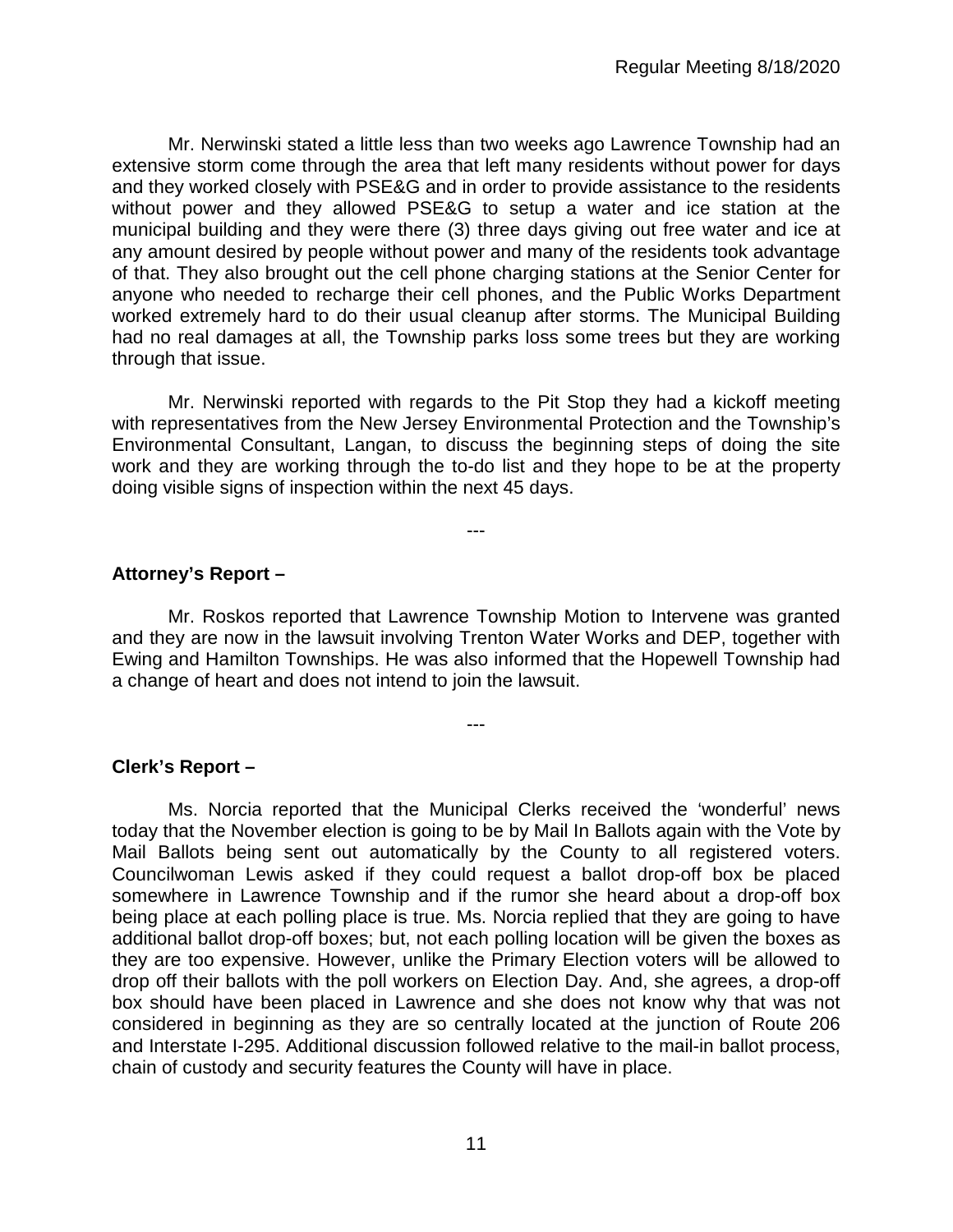---

---

## **Unfinished Business –**

There was no unfinished business.

#### **New Business –**

Mayor Kownacki inquired about cancelling the September Council Meeting due the pandemic if the Municipal Manager is in agreement. Ms. Norcia advised that there is only one meeting in September; but, they could discuss having one meeting in October and December. There is only one meeting in November due to the League of Municipalities Conference. Mayor Kownacki stated prior to making a decision he will discuss the matter with the Municipal Manager to see if the meetings are needed. Mr. Nerwinski advised that he will have a conversation with Peter Kiriakatis, CFO, to see if cancelling the meetings will be viable due financial obligations.

---

## **Public Participation (3-minute limitation per speaker)** –

There was no public participation.

# ---

## **Resolutions**

Resolution Nos. 231-20 (18-B.1) through 259-20 (18-H.10) with the exception of Resolutions 241-20, 242-20, 243-20 and 245-20 (Bid Award), was approved by the following roll call vote:

| <b>COUNCIL</b>     | AYE | <b>NAY</b> | <b>PRESENT</b> | <b>ABSENT</b> | <b>ABSTAIN</b> | <b>MOVE</b> | <b>SECOND</b> |
|--------------------|-----|------------|----------------|---------------|----------------|-------------|---------------|
| <b>Mr. Bobbitt</b> |     |            |                |               |                |             |               |
| Ms. Lewis          |     |            |                |               |                | n           |               |
| <b>Mr. Powers</b>  |     |            |                |               |                |             |               |
| Mr. Ryan           |     |            |                |               |                |             |               |
| Mayor Kownacki     |     |            |                |               |                |             |               |

Cited Resolutions are spread in their entirety in the Resolution Books of the Township of Lawrence.

---